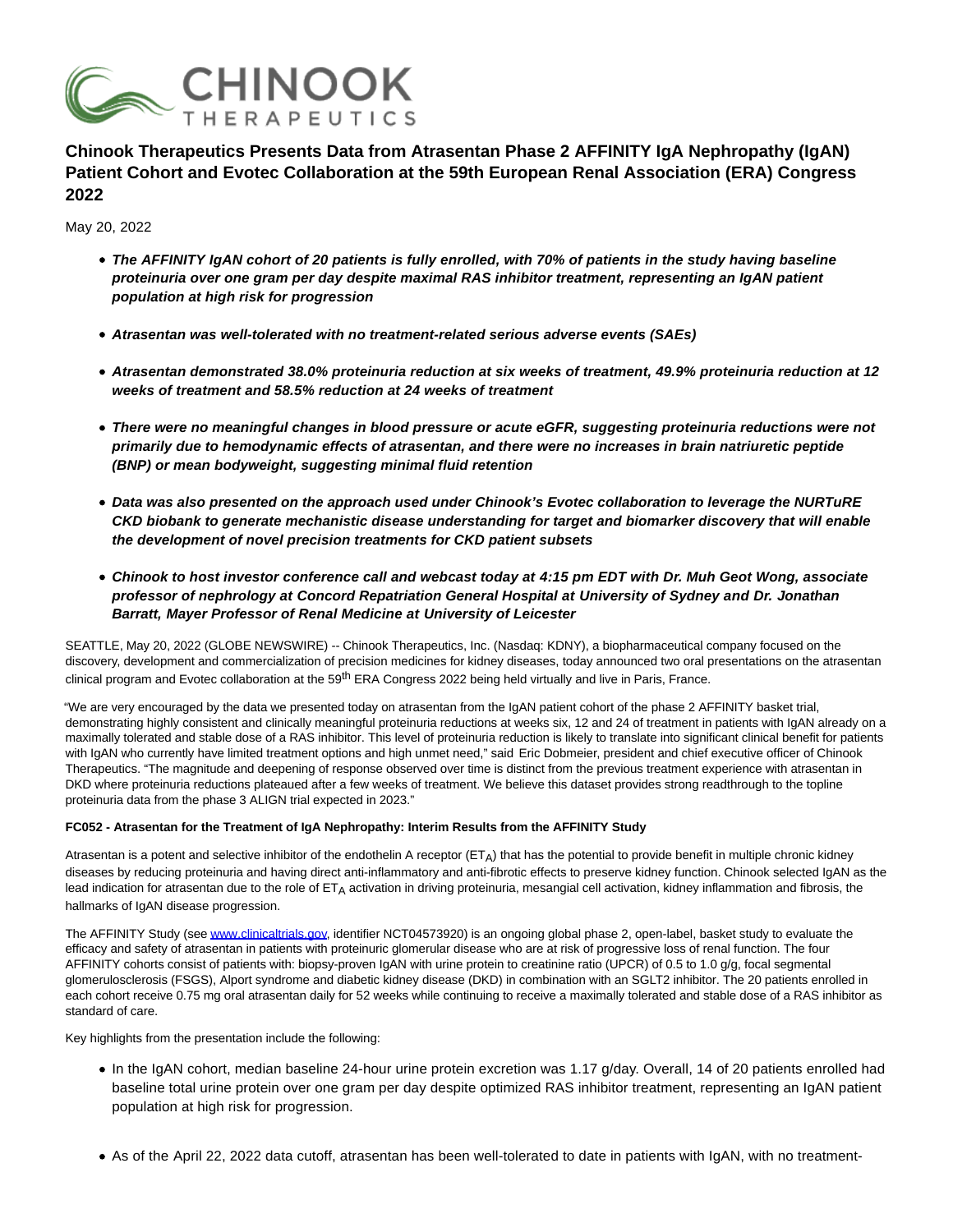related SAEs. Eighteen of 20 patients remained on treatment, with time on treatment ranging from six to 52 weeks.

- One patient discontinued study treatment due to headache, which was considered a moderate related adverse event by the investigator, and one patient completed 52 weeks of treatment.
- One patient had an unrelated serious adverse event of a traffic accident.
- Five patients had a treatment-related adverse event, all of which were considered mild or moderate.
- Two patients experienced peripheral edema one mild and one moderate which resolved in less than seven days with temporary use of low-dose diuretics.
- All other treatment-emergent adverse events have resolved.
- There were no meaningful changes in blood pressure or acute eGFR effects, suggesting proteinuria reductions were not primarily due to hemodynamic effects of atrasentan. There were no increases in BNP or mean bodyweight, suggesting minimal fluid retention.
- Atrasentan demonstrated a 38.0% geometric mean reduction in 24-hour urine protein creatinine ratio (UPCR) in 20 patients at six weeks of treatment, 49.9% geometric mean reduction in 24-hour UPCR in 18 patients at 12 weeks of treatment and 58.5% geometric mean reduction in 24-hour UPCR in 11 patients at 24 weeks of treatment (see figure below). After 24 weeks of treatment, ten of the 11 patients (91%) who had completed this visit had greater than a 40% cumulative reduction in UPCR.



Median baseline 24-h urine protein excretion: 1.17 g/day (Q1,Q3: 0.85, 1.46 g/day)

# **FC080 - A Systems Nephrology Framework for the Molecular Classification of Chronic Kidney Disease**

Conventional stratification by clinical and histopathological phenotypes is insufficient to describe the heterogeneity of chronic kidney diseases (CKD). Integration of intra-renal molecular and morphological features with clinical outcomes is required to drive discovery of disease-modifying therapies. The NURTuRE biobank comprises matched patient samples from a broad range of diagnoses and kidney functional states, that are associated with rich clinical data. Chinook and Evotec aim to generate mechanistic disease understanding for a patient-centric, integrated target and biomarker discovery that will enable the development of novel precision treatments.

Unsupervised characterization of NURTuRE kidney transcriptomes inferred 5 clusters with distinct molecular landscapes. Molecular stratification aligned with clinical and histopathological parameters of disease progression. Dimensionality reduction suggested transitions between molecular clusters that can be interpreted as pseudotime disease trajectories. Detailed characterization of gene expression and tissue remodeling dynamics along these trajectories will reveal new insights into cellular and molecular mechanisms of CKD progression.

Both presentations can be found in the **Scientific Publications** section of Chinook's website.

# **Live Conference Call and Webcast**

Chinook will host a live conference call and webcast today at 4:15 pm EDT to discuss the presentations at the 59<sup>th</sup> ERA Congress 2022 and provide program updates. Members of the Chinook executive team will be joined by Dr. Muh Geot Wong, associate professor of nephrology at Concord Repatriation General Hospital at University of Sydney in Sydney, Australia and Dr. Jonathan Barratt, Mayer Professor of Renal Medicine at University of Leicester in Leicester, UK.

# **Conference Call and Webcast Details**

To access the call, please dial (844) 309-0604 (domestic) or (574) 990-9932 (international) and provide the Conference ID 9428716 to the operator.

To access the live webcast and subsequent archived recording of this and other company presentations, please visit th[e Investors s](https://www.globenewswire.com/Tracker?data=kNVBb2MNXuUOfT39prAXf7f-RngRVtAH9brjV703KW71RaWBYeIR1iuX38fCuOHh2RWSJqWoo71BaWaeE1w9iWW3o9TSOd8q3rICunLadWHBb5u8MoloC4GN5TGbXq60eKKyt1DQNjZHZA4CnlfeIg==)ection of Chinook's